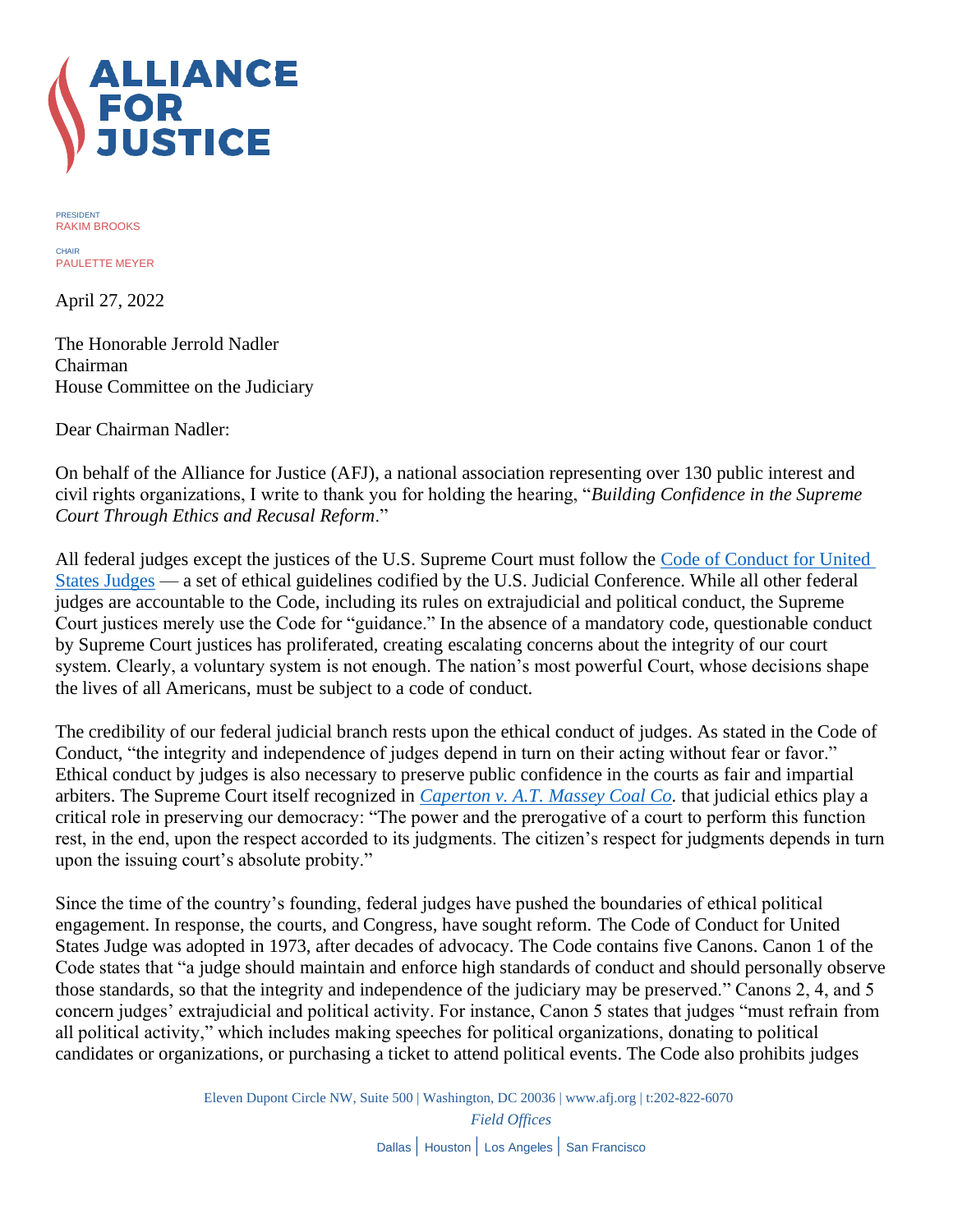Alliance for Justice Letter re: *Building Confidence in the Supreme Court Through Ethics and Recusal Reform* Page 2

from engaging in fundraising activities, for political and apolitical organizations alike, and even conduct that leads to "the appearance of impropriety."

However, like the ethical reforms before it, the Code did not bind Supreme Court justices. And while justices claim that they follow the Code, their behavior indicates otherwise. Since its passage, Supreme Court justices appear to have engaged in conduct that would violate the Code, with conduct growing worse in the last two decades. In a 2011 [memo](https://www.afj.org/wp-content/uploads/2022/04/Code-of-Conduct-AFJ-Memo.pdf) about the Code of Conduct, AFJ catalogued allegations of extrajudicial, political misconduct by Supreme Court justices, particularly Justice Clarence Thomas and the late Justice Antonin Scalia. Since then, the allegations have not stopped.

While recent reporting has focused on Justice Thomas's potential misconduct, he is not the only justice with credible allegations of misconduct. A few recent examples of misconduct include:

- Judge Thomas's wife, Ginni Thomas, has a long history of involvement with ultra-conservative causes that consistently raise ethical issues for Justice Thomas. For example, [after](https://www.newyorker.com/magazine/2022/01/31/is-ginni-thomas-a-threat-to-the-supreme-court) the 2020 election, she vehemently advocated for the invalidation of the election results to Trump's Chief of Staff Mark Meadows and attended the January 6 Stop the Steal rally at the White House. In likely violation of Canon 2, Justice Thomas has already participated in two 2020 election cases and plans to participate in another case related to the January 6 insurrection.
- Justices Alito and Kavanaugh arguably ran afoul of Canon 2 when they [met](https://www.newyorker.com/news/our-columnists/the-homophobic-activist-who-won-an-audience-with-two-supreme-court-justices) with the head of the National Organization for Marriage (NOM) at the Supreme Court in 2019. NOM is a leading opponent of same-sex marriage which has repeated falsehoods about LGBTQ+ Americans. In addition to litigation, the organization spearheads state-based campaigns against LGBTQ+ equality. At the time of the Supreme Court meeting, NOM had submitted amicus briefs in three ongoing cases: *Bostock v. Clayton Co.*, *Altitude Express v. Zarda*, and *R.G. & G.R. Harris Funeral Homes v. EEOC.*
- Justice Gorsuch likely violated Canons 2, 4, and 5 when he [spoke](https://www.tallahassee.com/story/news/local/state/2022/02/02/supreme-court-justice-neil-gorsuch-florida-federalist-society-talk-media-barred/9313360002/) at a 2022 Florida Federalist Society event that included appearances by Governor Ron DeSantis, former Vice President Mike Pence, and former White House Press Secretary Kayleigh McEnany. The event was closed to the press and included a panel "The End of *Roe v. Wade?*," which featured Mississippi Solicitor General Scott Stewart who had asked Justice Gorsuch to overturn *Roe v. Wade* only months before in *Dobbs v. Jackson Women's Health Organization.*

These examples are only the tip of the iceberg. Without ethics rules and enforcement for the Supreme Court, there is no comprehensive list of misconduct allegations, and justices will continue to play by their own rules. Several justices, especially those recently in the news for far-right political activity, have allegedly engaged in partisan politics, improper fundraising activities, and other conduct that would lead any reasonable person to question their impartiality.

Their behaviors obstruct the Court's substantive decision-making and wreak havoc on public confidence in the institution. As of September 2021, [just](https://news.gallup.com/poll/354908/approval-supreme-court-down-new-low.aspx) 40% of Americans approve of the job of the U.S. Supreme Court, according to a Gallup poll. The same poll indicated that just 54% of Americans have confidence in the federal judiciary overall, down from a high of 80% in the late 1990s. The decline in approval noted by the Gallup poll is true for Democrats, Independents, and Republicans alike. Only [38%](https://news.gallup.com/poll/388649/military-brass-judges-among-professions-new-image-lows.aspx) of Americans would rate the honesty and ethical standards of judges as high or very high.